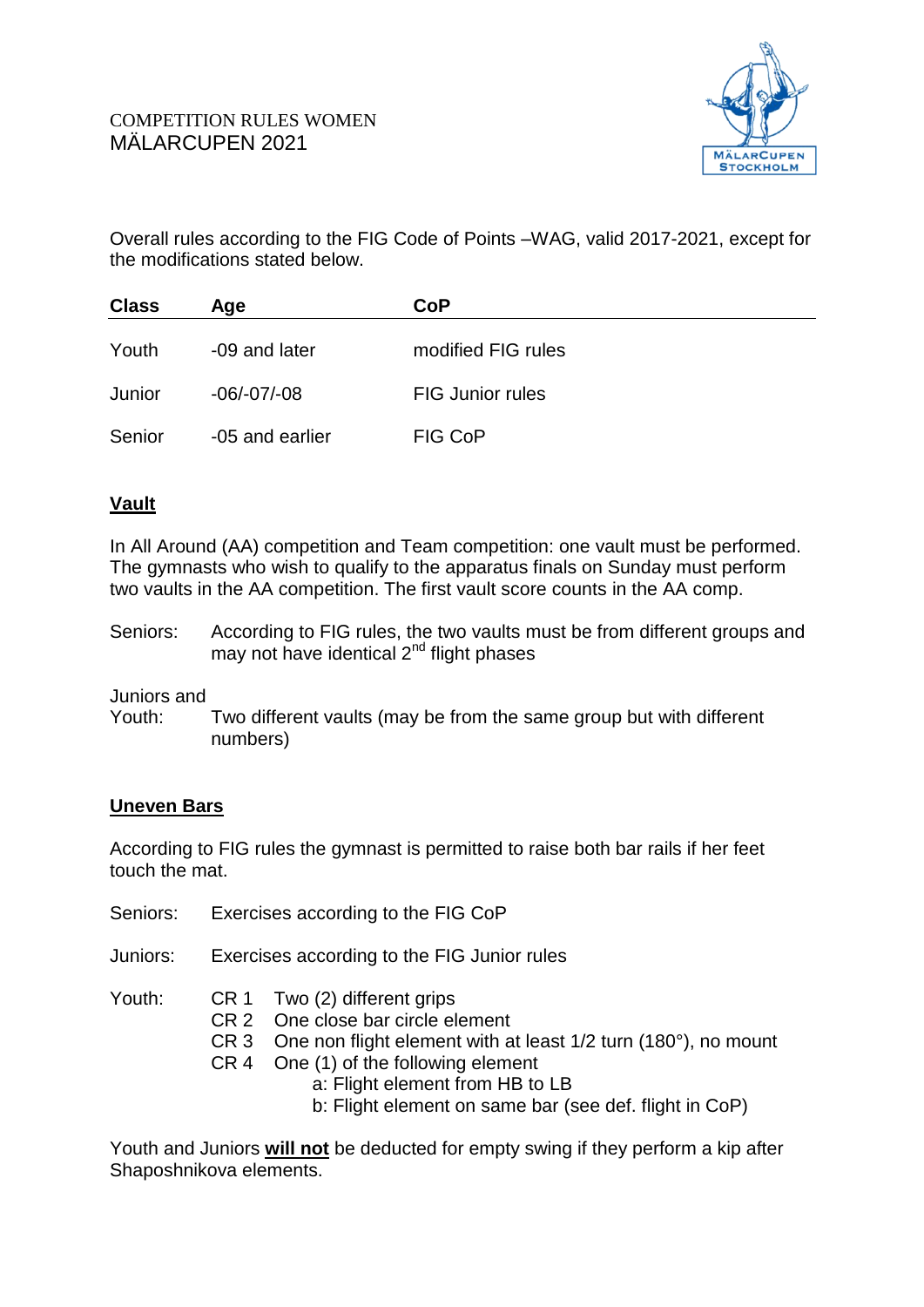### **Beam**

- Seniors: Exercises according to FIG rules CoP
- Juniors: Exercises according to the FIG Junior rules

Youth: CR 1 One connection of at least 2 different dance elements, one being a leap or jump with 180° split/cross or straddle position

- CR 2 Turn (gr.3)
- CR 3 One acro series min 2 elements one being a salto
- CR 4 Acro elements in different directions fwd/swd and bwd

#### **Floor exercise**

- Seniors: Exercises according to FIG rules CoP
- Juniors: Exercises according to the FIG Junior rules

#### Youth: CR 1 A dance passage of at least 2 different leaps or hops, one with 180° split/cross or straddle position

- CR 2 Acro line included a salto with minimum 360° LA-turn
- CR 3 Acro line with two saltos (may be the same)
- CR 4 Acro lines with salto fwd/swd and bwd

#### **Additional soft mats**

The gymnast must use an additional soft mat (10 cm) on top of existing basic mat according to FIG rules on vault, uneven bars and balance beam. In uneven bars an additional soft mat (10 cm) may be used for flight elements.

For youths and juniors an additional soft mat (10 cm) may be used on floor for double salto.

#### **Finals**

The top four results from each class (senior, junior, youth and Future Stars class B) on each apparatus will qualify for the finals on Sunday.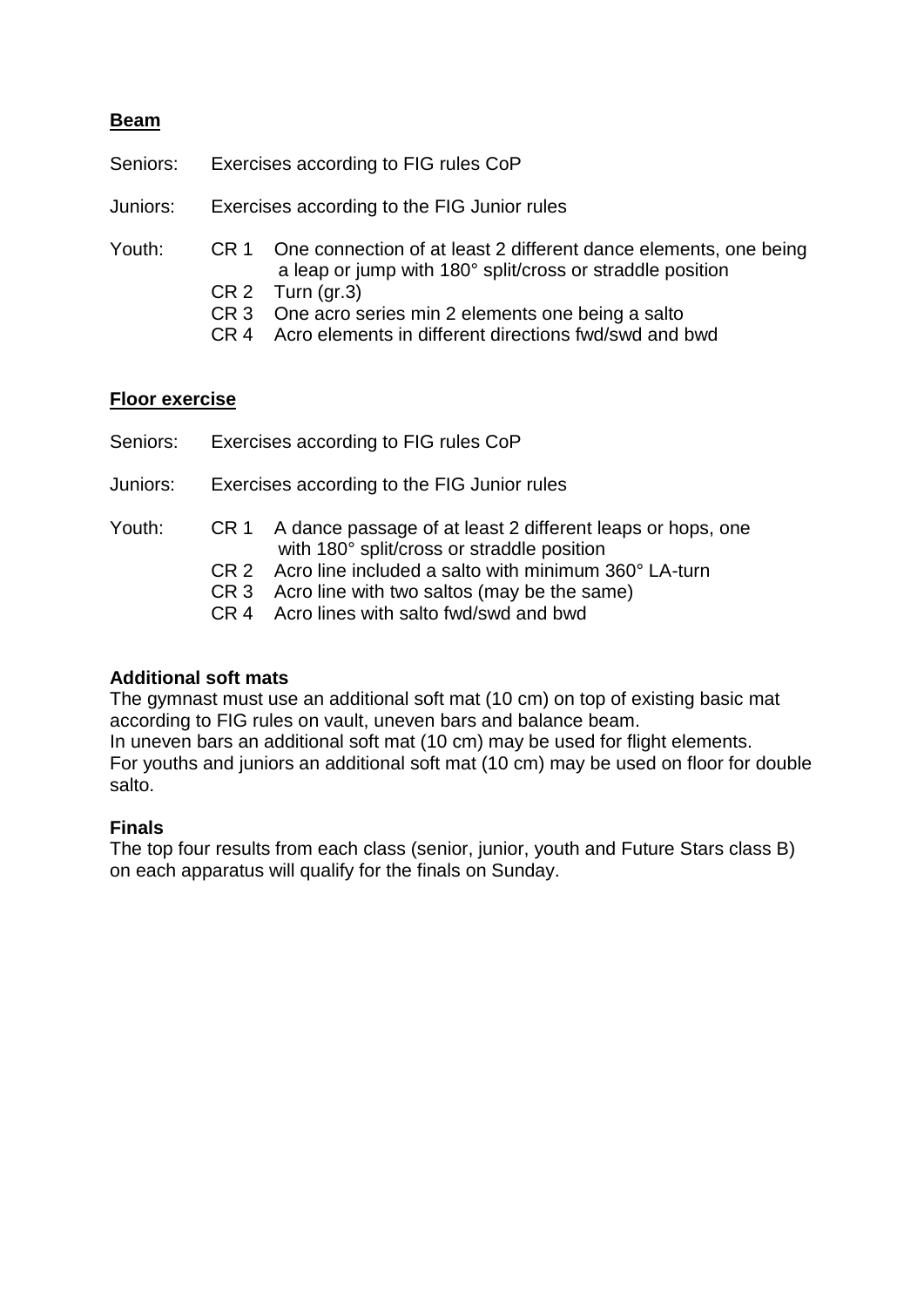# COMPETITION RULES WOMEN MÄLARCUPEN "FUTURE STARS" 2021



## **Future Stars Competition A**

Swedish compulsory programs **"Svenska Stegserierna" level 5, 6 and 7**. All Around competition (for each level) and team competition (level 5, 6, 7 and optional class together)

### **Future Stars Competition B – optional class**

Optional programs. Age: born 2010 and earlier. All Around competition, team competition (level 5, 6, 7 and optional class together) and apparatus finals (on Sunday).

D-score: DV as CoP but with double value on UB, BB and FX. CV as CoP. CR with modifications as listed below E-score: Execution and deductions as CoP when exceptions are not listed below

### **Vault (VT) Future Stars**

In All-Around (AA) competition and Team competition: one vault must be performed. The gymnasts who wish to qualify to the apparatus finals on Sunday must perform two vaults in the AA competition. The first vault score counts in the AA comp. Two different vaults (may be from the same group but with different numbers). Step or jump on vaulting table: deduction 0,50 P.

### **Uneven Bars (UB) Future Stars**

- CR 1 Flight element from HB to LB
- CR 2 Flight element on the same bar
- CR 3 Different grips
- CR 4 One element with 1/1 turn (360°), no mount or dismount
- CR 5 Element to or through handstand

Neutral deduction for short exercise on UB is changed to

- 
- 6 elements gives deduction 2,00 P 3 elements gives deduction 5,00 P

5 elements gives deduction 3,00 P 2 elements gives deduction 6,00 P

- 
- 

4 elements gives deduction 4,00 P 1 element gives deduction 7,00 P

# **Balance Beam (BB) Future Stars**

- CR 1 One connection of at least 2 different dance elements, one being a leap or jump with 180° split/cross or straddle position
- $CR<sub>2</sub>$  Turn (gr.3)
- CR 3 One acro series min 2 flight elements on beam (could be same)
- CR 4 One acro element fwd/swd and one bwd
- CR 5 Salto fwd/swd or bwd on the beam (mount ok)